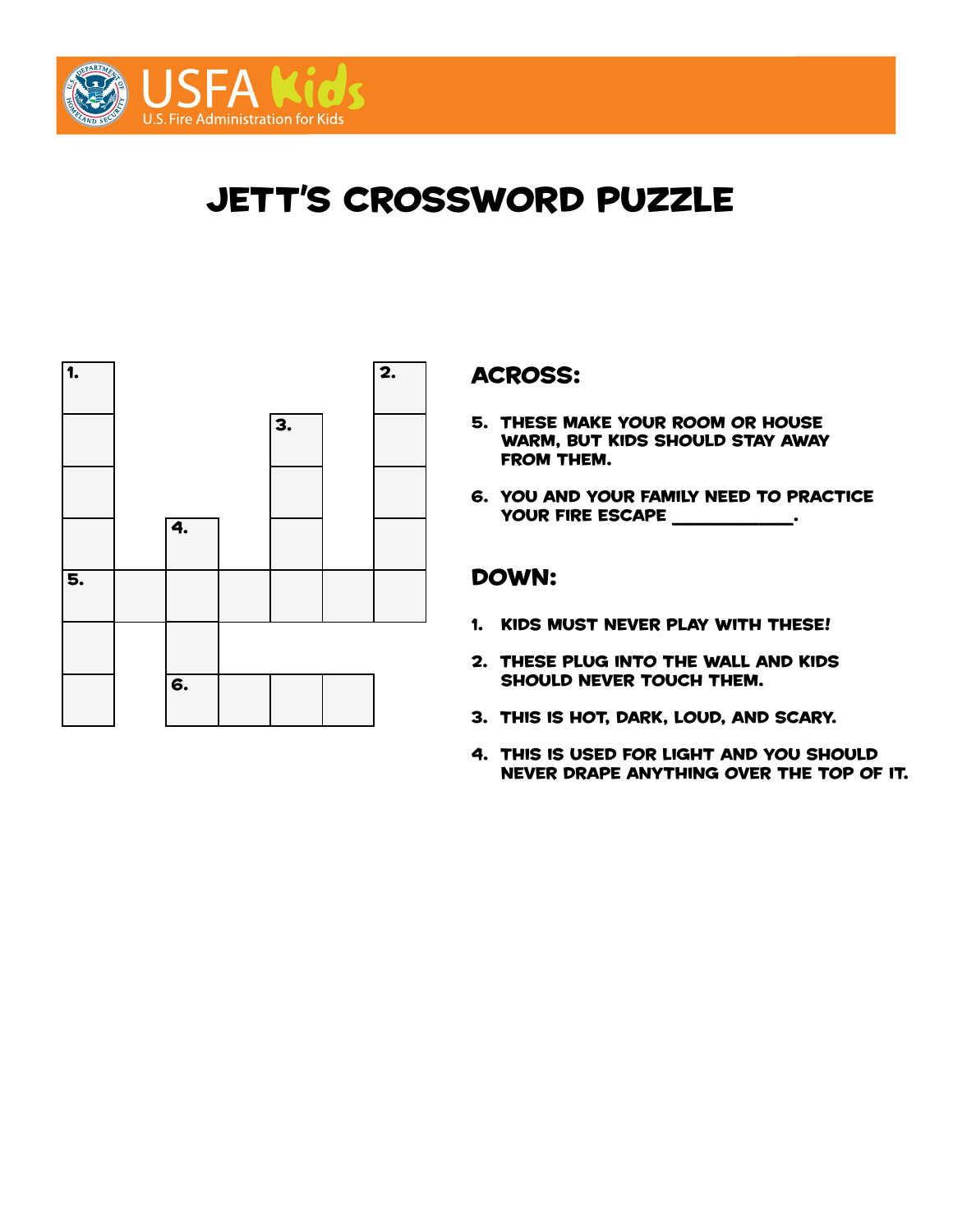

# marty's crossword puzzle



## across:

- 1. these make your room or house warm, but kids should stay away from them.
- 4. this is used for light and you should never drape anything over the top of it.
- 8. your smoke alarm needs these changed at least once a year.
- 10. this is hot, dark, loud, and scary.

- 2. this sounds a warning.
- 3. this is your job if fire breaks out.
- 5. you and your family need to practice YOUR FIRE ESCAPE \_\_\_\_\_\_\_\_\_\_\_\_.
- 6. kids must never play with these!
- 7. these plug into the wall and kids should never touch them.
- 9. a burning house fills with this and it makes it hard to breathe or see.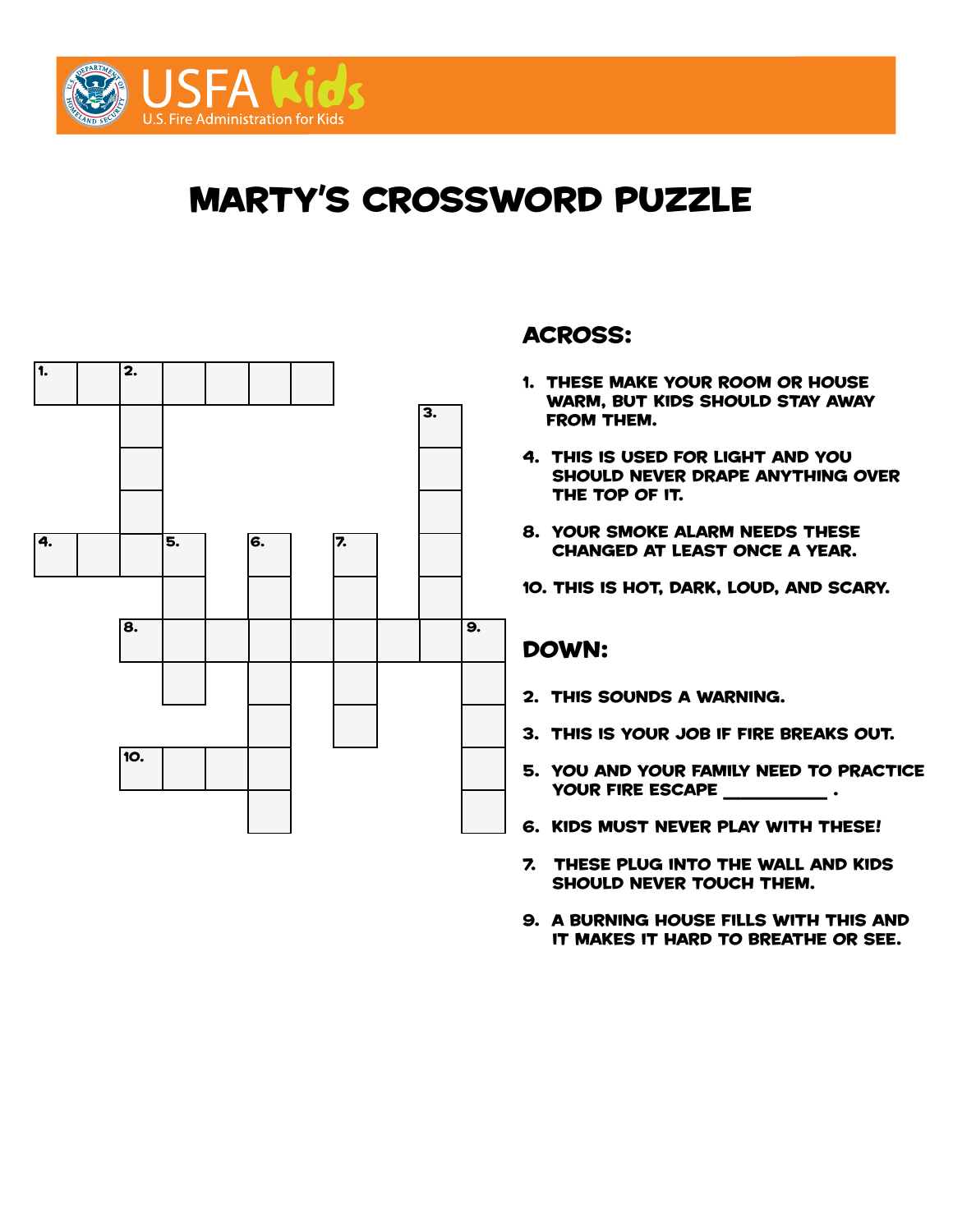

# jett's crossword puzzle ANSWER KEY



### across:

- 5. These make your room or house warm, but kids should stay away from them.
- 6. you and your family need to practice YOUR FIRE ESCAPE \_\_\_\_\_\_\_\_\_\_\_.

- 1. kids must never play with these!
- 2. These plug into the wall and kids should never touch them.
- 3. this is hot, dark, loud, and scary.
- 4. this is used for light and you should never drape anything over the top of it.